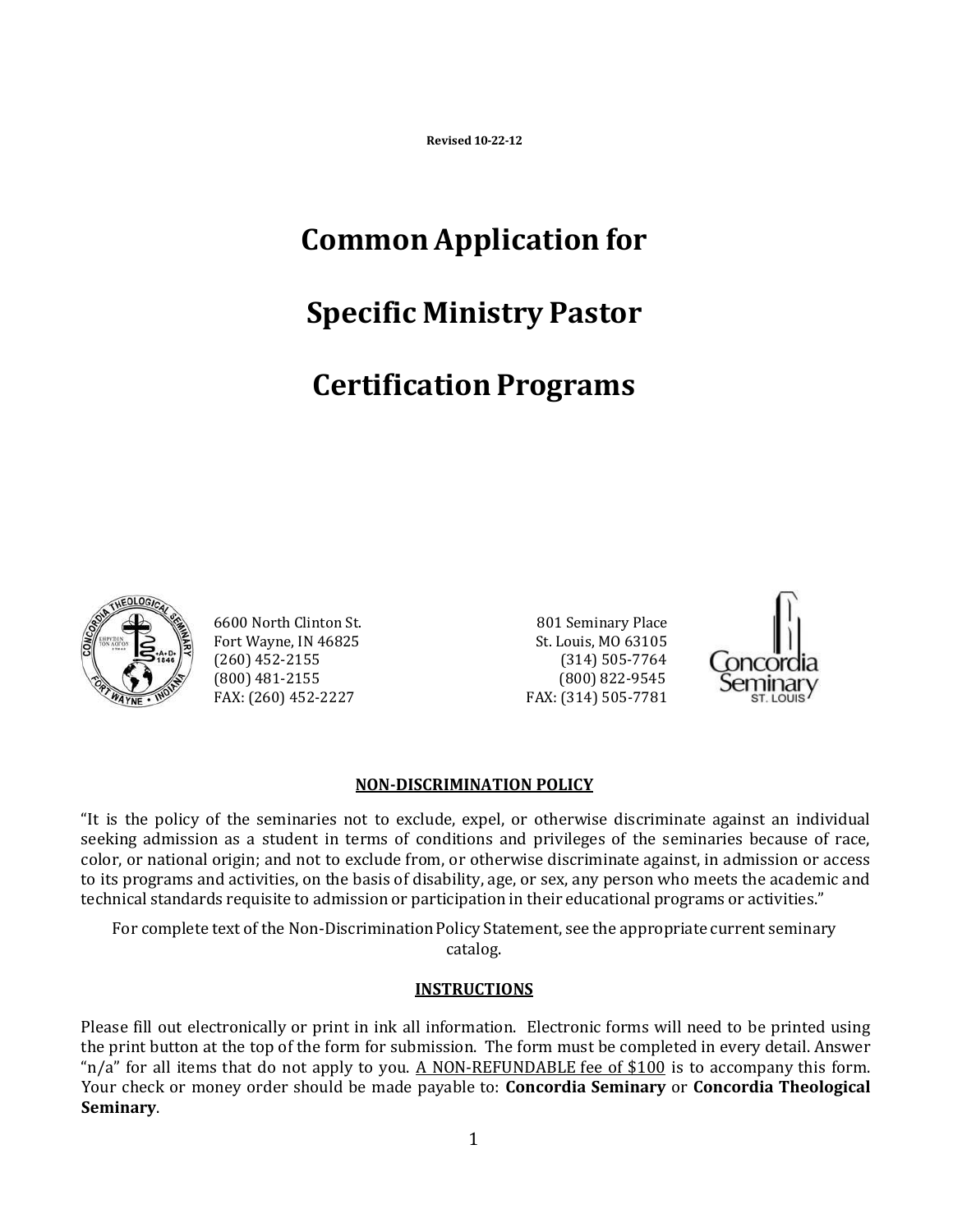# *SMP Admissions Sequence*

## **Identify Context and Candidate**

Identify SMP context. A context may be:

- □ A congregation with a pastoral vacancy that can be effectively served by a Specific Ministry Pastor (SMP).
- A congregation that desires an additional "staff pastor."
- $\Box$  A mission start.
- Another specialized ministry (*e.g., institutional chaplain, campus pastor, special cultural and/or* q *linguistic needs*).
- A man who meets the scriptural qualifications for pastoral ministry (see "Admission Criteria" q document) is identified by the specific ministry site, and/or the circuit, and/or the district in which the site is located.

## **Application Checklist**

- $\Box$  The applicant completes an application to the SMP program and submits it to his district office.
- $\Box$  The district examines the application and the applicant in order to determine whether the individual
	- and the ministry qualify to be nominated for the SMP program. This examination shall include:
		- An interview by the District Interview Committee.
		- $\Box$  An examination of the individual's credentials to assure that he can be placed as a vicar in the district.
			- $\Box$  Has he demonstrated, or will he demonstrate, competence in the seven prerequisite areas?
			- $\Box$  Does he have the spiritual and personal qualities to serve as a pastor in the specific ministry for which he is being nominated?
			- $\Box$  Has he met, or will he meet, any additional requirements related to this specific ministry (e.g. church planters assessment tool).
		- A review of the application to assure that everything is in order.
			- **Has he included the admission fee?**
			- $\Box$  Has he asked that educational transcripts be sent to the seminary?
		- **An agreement and plan to cover the cost of the SMP program.**
- The district office sends the completed application package, along with the district president's letter of nomination, to the seminary. Included in this package will be:
	- **T** Letter(s) of recommendation from the congregation/ministry site where the applicant will be serving.
	- $\Box$  Letter(s) of recommendation from the applicant's current pastor.
	- Record of progress and plan to meet admission competencies.
	- A "Partnership Covenant" signed by the applicant, the sponsoring congregation or ministry site, q the pastor‐supervisor, and the district agreeing to complete the entire curriculum including coursework and seminars following examination and ordination.
	- **Q** Application fee payable to the seminary receiving the application.
	- The district president's letter of nomination will clearly identify:
		- $\Box$  The place of service.
		- $\Box$  The specific type of ministry.
		- $\Box$  The pastor who will serve as the Pastor-Supervisor for the applicant.
- $\Box$  The congregation or ministry site completes a Vicarage Application and submits it to the district for processing and assignment through the Board for Pastoral Education (BPE), the appropriate seminary and the Council of Presidents.
- **The seminary acts on the application and notifies the applicant and the district of its admission** decision. Once accepted into the SMP program, the student will be officially assigned to his vicarage by the Council of Presidents.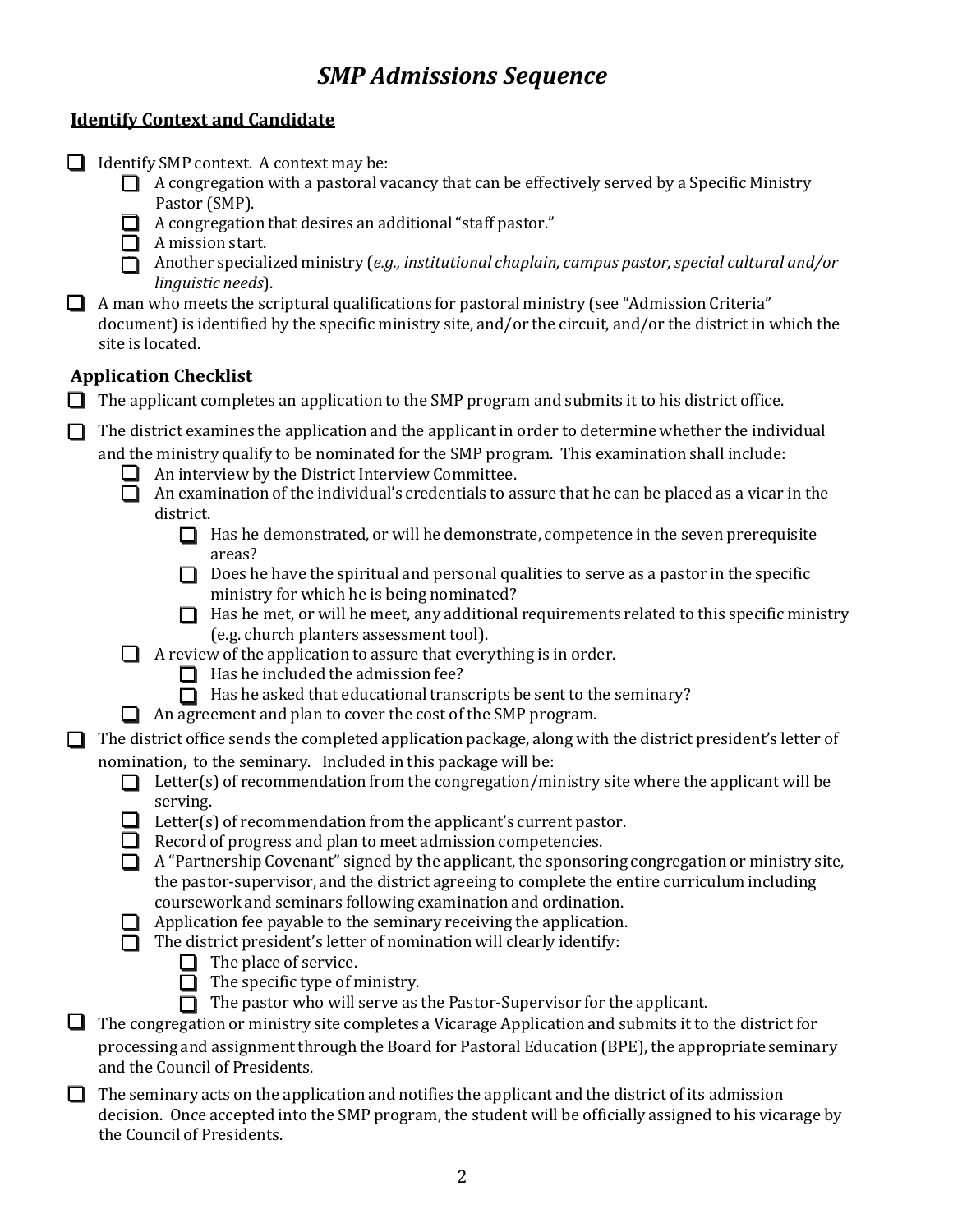# **PERSONAL INFORMATION**

| Name $\frac{1}{\sqrt{1-\frac{1}{2}}\cdot\frac{1}{2}}$                                                                                                                                                                          |                                                  |                                                                                   |                                                                                                                          |                         |
|--------------------------------------------------------------------------------------------------------------------------------------------------------------------------------------------------------------------------------|--------------------------------------------------|-----------------------------------------------------------------------------------|--------------------------------------------------------------------------------------------------------------------------|-------------------------|
| First (Full)                                                                                                                                                                                                                   |                                                  | Middle (Full)                                                                     |                                                                                                                          | Last                    |
|                                                                                                                                                                                                                                |                                                  |                                                                                   |                                                                                                                          |                         |
|                                                                                                                                                                                                                                |                                                  | Street, Route, Box #                                                              |                                                                                                                          |                         |
|                                                                                                                                                                                                                                |                                                  | State                                                                             | Zip                                                                                                                      |                         |
| Telephone # $(\_\_\_\_$ $\_\_\_\_$ $\_\_\_$ $\_\_$ $\_\_$ $\_\_$ E-mail $\_\_\_\_\_$                                                                                                                                           |                                                  |                                                                                   |                                                                                                                          |                         |
| Social Security No: _________________________________Date of Birth _________/ _________/ ___________                                                                                                                           |                                                  |                                                                                   |                                                                                                                          |                         |
| Date of intended enrollment: Month ________ Year _______                                                                                                                                                                       |                                                  |                                                                                   |                                                                                                                          | Citizenship ___________ |
|                                                                                                                                                                                                                                |                                                  | <b>FAMILY INFORMATION</b>                                                         |                                                                                                                          |                         |
| Marital Status: $\Box$ Single $\Box$ Married                                                                                                                                                                                   |                                                  |                                                                                   |                                                                                                                          |                         |
|                                                                                                                                                                                                                                |                                                  |                                                                                   |                                                                                                                          |                         |
| Is your wife an LCMS Lutheran or receiving instruction to become a member? $\Box$ Yes $\Box$ No                                                                                                                                |                                                  | If "no," please explain on a separate sheet.                                      |                                                                                                                          |                         |
| If you have been previously married, please indicate how many times you have been married prior<br>to your present marriage.                                                                                                   |                                                  | On a separate sheet please indicate the reason for termination for each marriage. |                                                                                                                          |                         |
| If your wife has been previously married, please indicate how many times she has been married<br>prior to your present marriage.                                                                                               |                                                  | On a separate sheet please indicate the reason for termination for each marriage. |                                                                                                                          |                         |
| If you or your spouse are divorced, please contact the seminary to which you are applying for a<br>copy of their divorced applicant policy and to learn what additional information may be required.<br><b>CHILDREN:</b>       |                                                  |                                                                                   |                                                                                                                          |                         |
| Name                                                                                                                                                                                                                           | Date of Birth                                    | Name                                                                              |                                                                                                                          | Date of Birth           |
| <u> 1989 - Johann Harry Harry Harry Harry Harry Harry Harry Harry Harry Harry Harry Harry Harry Harry Harry Harry</u>                                                                                                          |                                                  |                                                                                   | <u> 1989 - Andrea Stadt Britain, amerikansk politiker (</u>                                                              |                         |
| the control of the control of the control of the control of the control of<br><u> 1989 - Johann Stein, mars an de Frankryk († 1958)</u>                                                                                        | <u> Alexander (Alexander Alexander Alexander</u> |                                                                                   | the control of the control of the control of the control of<br><u> 1989 - Andrea Stadt Britain, amerikansk politik (</u> |                         |
|                                                                                                                                                                                                                                |                                                  | <b>CHURCH MEMBERSHIP INFORMATION</b>                                              | <u> 1989 - Johann Barn, mars et al. (b. 1989)</u>                                                                        |                         |
|                                                                                                                                                                                                                                |                                                  |                                                                                   |                                                                                                                          |                         |
| Address and the contract of the contract of the contract of the contract of the contract of the contract of the contract of the contract of the contract of the contract of the contract of the contract of the contract of th |                                                  |                                                                                   |                                                                                                                          |                         |
|                                                                                                                                                                                                                                |                                                  |                                                                                   |                                                                                                                          |                         |
|                                                                                                                                                                                                                                |                                                  |                                                                                   |                                                                                                                          |                         |
|                                                                                                                                                                                                                                |                                                  |                                                                                   |                                                                                                                          |                         |
| Years an LCMS Member _________________Previous denominational affiliation, if any _________________                                                                                                                            |                                                  |                                                                                   |                                                                                                                          |                         |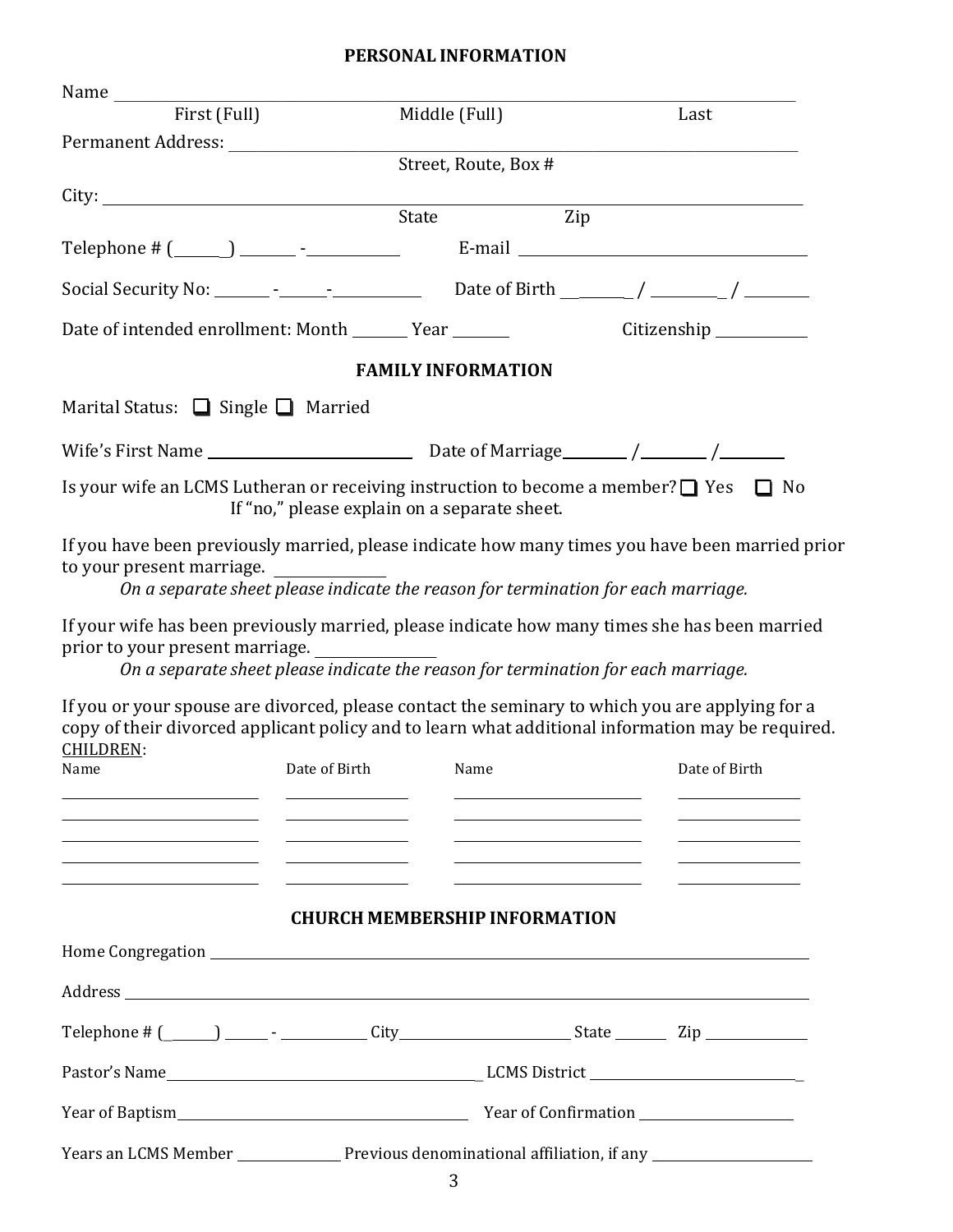#### **EDUCATIONAL INFORMATION**

| College/University | Location | Dates of Attendance | Degree Awarded |
|--------------------|----------|---------------------|----------------|
|                    |          |                     |                |
|                    |          |                     |                |

Official transcripts must be furnished before the application can be considered. OFFICIAL Transcripts are transcripts that bear the seal of the sending institution, are sent directly from that institution to the seminary, and do not come in contact with a third party. The applicant must request that all transcripts be sent directly to the seminary.

 $\Box$  If English is your second language; you must take the Test of English as a Foreign Language (TOEFL) exam, please check the box and have your TOEFL scores sent directly to the seminary.

**Those who complete the program will receive certification as a specific ministry pastor. Those deciding to pursue the Master of Divinity degree please note the following information.**

 $\Box$  I intend to seek the MDiv degree following completion of the SMP program.

For applicants intending to seek the MDiv the Graduate Record Examination (GRE, general text) will be required. Exempted are those who have completed a Master's degree or equivalent, or are international student applicants. Scores from examinations taken no more than five years ago are acceptable.

An official copy of GRE scores will be required, but applicants who know their scores may list them as an unofficial record.

GRE Scores Verbal: Analytical: Quantitative/Writing:

## **ADDITIONALBACKGROUND INFORMATION**

*Please answer the following questions. Use a separate sheet of paper to explain in DETAIL any "YES" responses.*

| A. Have you ever been charged with a felony?                                                                                                    | $Yes \Box No \Box$         |
|-------------------------------------------------------------------------------------------------------------------------------------------------|----------------------------|
| B. Have you ever been charged with sexual misconduct?                                                                                           | Yes $\Box$ No $\Box$       |
| C. Have you ever engaged in homosexual acts?                                                                                                    | Yes $\square$ No $\square$ |
| D. Have you ever been denied admission to, expelled from,<br>or asked to leave any college, university, or seminary?                            | $Yes \Box No \Box$         |
| F. Is there any financial situation that would make it difficult to<br>attend the seminary (bankruptcy, student loans,<br>consumer debt, etc.)? | $Yes \Box No \Box$         |
| G. Is there any other information the Admissions Committee<br>should know which may be relevant to your admission to<br>the seminary?           | $Yes \sqcup N$             |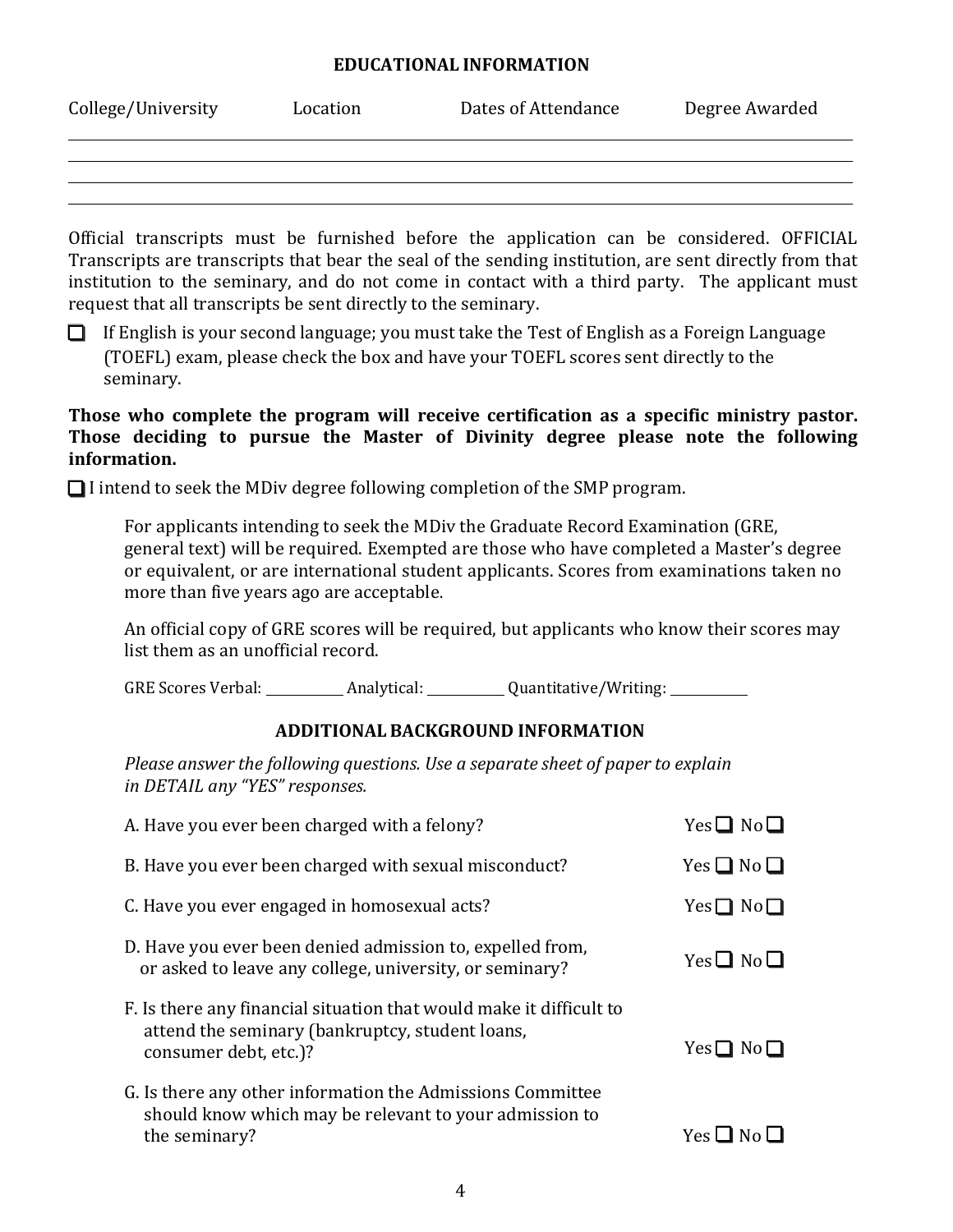#### **WORK EXPERIENCE INFORMATION** recent. Please account for all periods of time.

List the positions in which you have been employed in the last ten years, beginning with the most recent. Please account for all periods of time. List the positions in which you have been employed in the last ten years, beginning with the most recent. Please account for all periods of time. Positions in which you have been employed in the last ten years, beginning with<br>Plance necount for all periods of time

| <b>Employer Name/Address</b>                                                                                               | <b>Inclusive Dates</b>          | Position |                  |
|----------------------------------------------------------------------------------------------------------------------------|---------------------------------|----------|------------------|
|                                                                                                                            |                                 |          |                  |
|                                                                                                                            |                                 |          |                  |
| 2.<br><u> Andreas Andreas Andreas Andreas Andreas Andreas Andreas Andreas Andreas Andreas Andreas Andreas Andreas Andr</u> |                                 |          |                  |
| 3.<br><u> Andreas Andreas Andreas Andreas Andreas Andreas Andreas Andreas Andreas Andreas Andreas Andreas Andreas Andr</u> |                                 |          |                  |
|                                                                                                                            |                                 |          |                  |
|                                                                                                                            |                                 |          |                  |
| 5.<br><u> Andreas Andreas Andreas Andreas Andreas Andreas Andreas Andreas Andreas Andreas Andreas Andreas Andreas Andr</u> |                                 |          |                  |
| 6.                                                                                                                         |                                 |          |                  |
| <u> 1999 - Andrea Maria Alemania, poeta esperanto-</u>                                                                     |                                 |          |                  |
| <b>SMP MINISTRY INFORMATION</b>                                                                                            |                                 |          |                  |
| <b>Specific Ministry Site Information</b>                                                                                  |                                 |          |                  |
| $\Box$ Check if same as home congregation.                                                                                 | This service will be: Full Time |          | <b>Part Time</b> |
|                                                                                                                            |                                 |          |                  |
|                                                                                                                            |                                 |          |                  |
|                                                                                                                            |                                 |          |                  |
|                                                                                                                            |                                 |          |                  |
|                                                                                                                            |                                 |          |                  |
| On a separate sheet of paper please list the ministry needs at this site that you anticipate<br>filling.                   |                                 |          |                  |
| <b>Pastor Supervisor Information</b>                                                                                       |                                 |          |                  |
| $\Box$ Check if same as home pastor.                                                                                       |                                 |          |                  |
|                                                                                                                            |                                 |          |                  |
|                                                                                                                            |                                 |          |                  |
|                                                                                                                            |                                 |          |                  |
|                                                                                                                            |                                 |          |                  |
|                                                                                                                            |                                 |          |                  |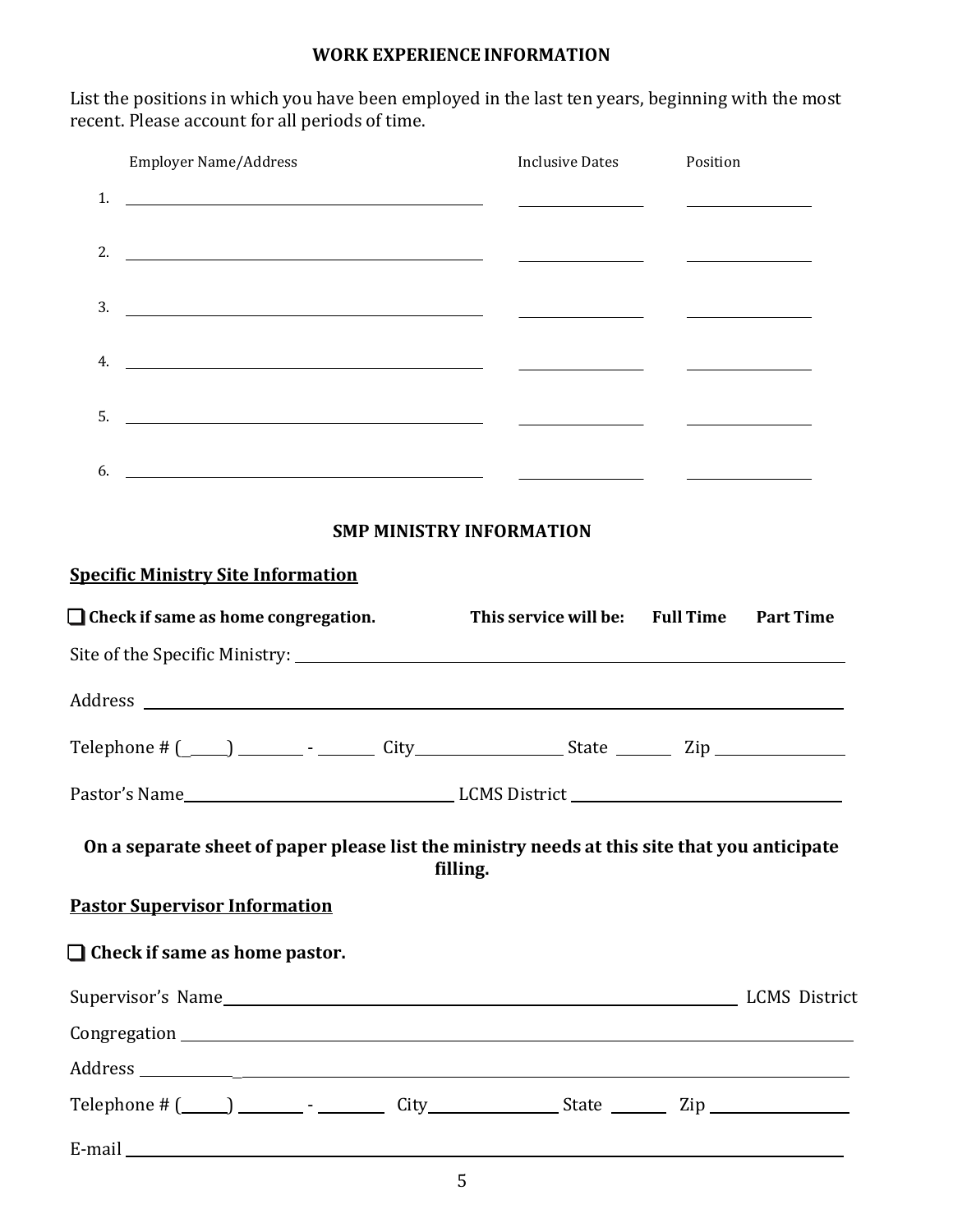#### **PERSONAL STATEMENTS**

- **I.** On a separate typewritten sheet of paper please answer the following questions as completely and concisely as possible:
	- A. What does the Gospel mean to you?
	- B. How does the Holy Spirit work in your life?
	- C. What specific strengths and weaknesses do you possess as they relate to the office of the Holy Ministry?
	- D. What do you see as the most important thing the seminary can do for you?
	- E. Why do you seek to serve the Lord as a pastor in the LCMS?
	- F. Are there any doctrinal positions of the LCMS with which you now know yourself to be in disagreement?  $\setminus$
- **II.** As a separate enclosure, provide an autobiographical statement which includes your educational, work, and church experiences and information about any events or people who have been instrumental in your decision to apply for this program (3‐5 pages).

I understand that in reviewing my application **Concordia Theological Seminary** or **Concordia Seminary** will receive from other individuals and organizations information and materials relating to my personal, academic, and professional background. I agree that this application and all of its enclosures are the property of **Concordia Theological Seminary** or **Concordia Seminary** and I waive the right to inspect this material if I am denied admission to the program. If I am granted admission to the program, the Family Educational Rights and Privacy Act (FERPA) will govern my rights of inspection of those records deemed by the Seminary to be education records within the meaning of FERPA.

I also authorize the Registrar's Office of **Concordia Seminary** or **Concordia Theological Seminary** to release, as it deems appropriate, my quarterly grade reports and/or cumulative GPA during the time I am a student at **Concordia Seminary** or **Concordia Theological Seminary** to Synodical districts, agencies, institutions, or others involved in providing funds for my education. I agree to abide by the policies, rules, and regulations of **Concordia Seminary** or **Concordia Theological Seminary**.

| Signature of Applicant                                                                          |
|-------------------------------------------------------------------------------------------------|
|                                                                                                 |
| Please attach a recent photograph<br>$=$ that approximately fits the dimensions<br>of this box. |